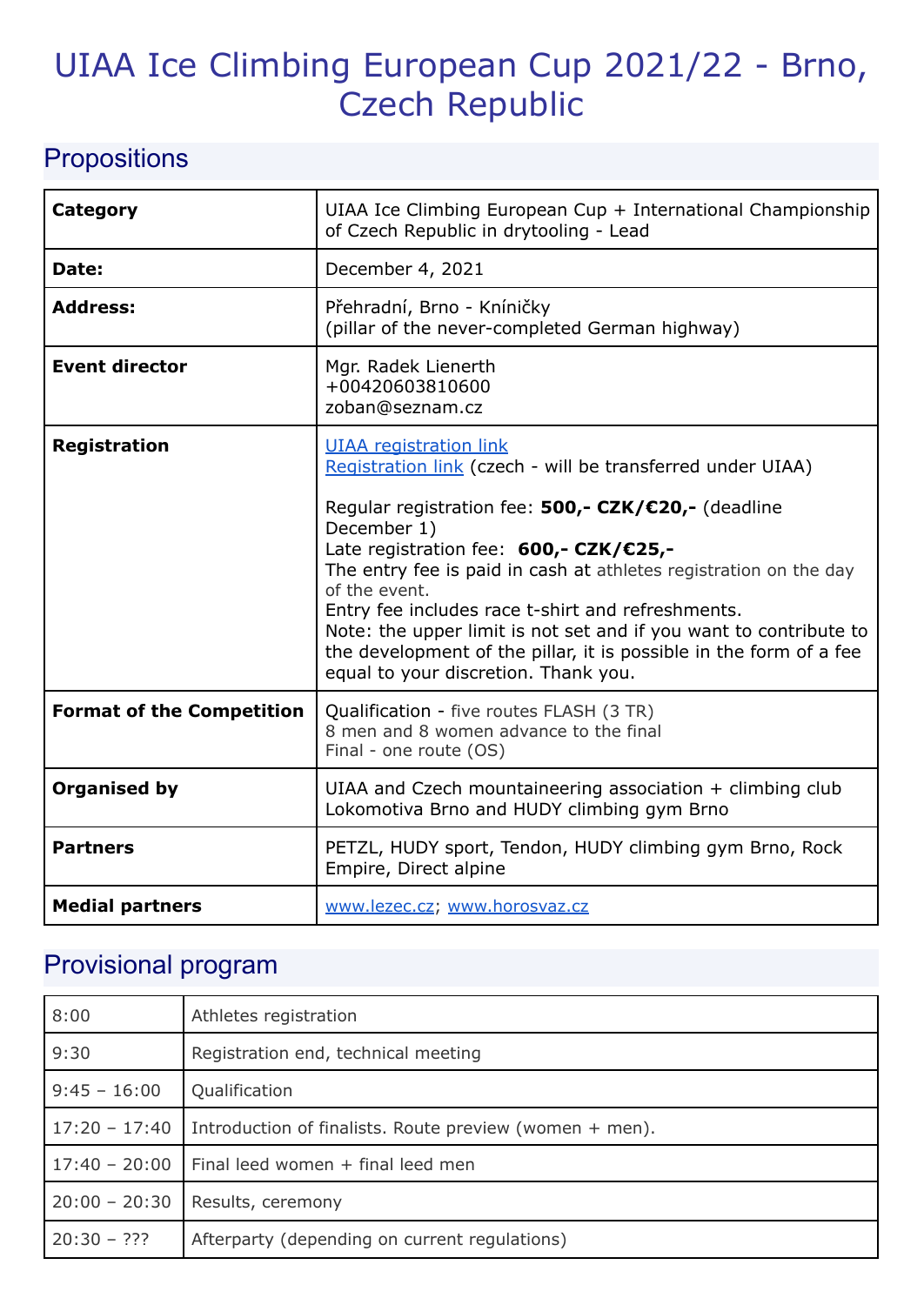#### Location Information, Parking

We kindly ask the competitors to park on the parking area about 300 m from the place of the event (see the link and map below) and leave space at the climbing wall exclusively to the organization team. Please do not park directly in the street "Přehradní", in front of the houses of the inhabitants.

The path from the parking lot to the event location will be marked with red signs.

#### [Google](https://goo.gl/maps/kBq7FRqcvB3hDUPg6) Maps link